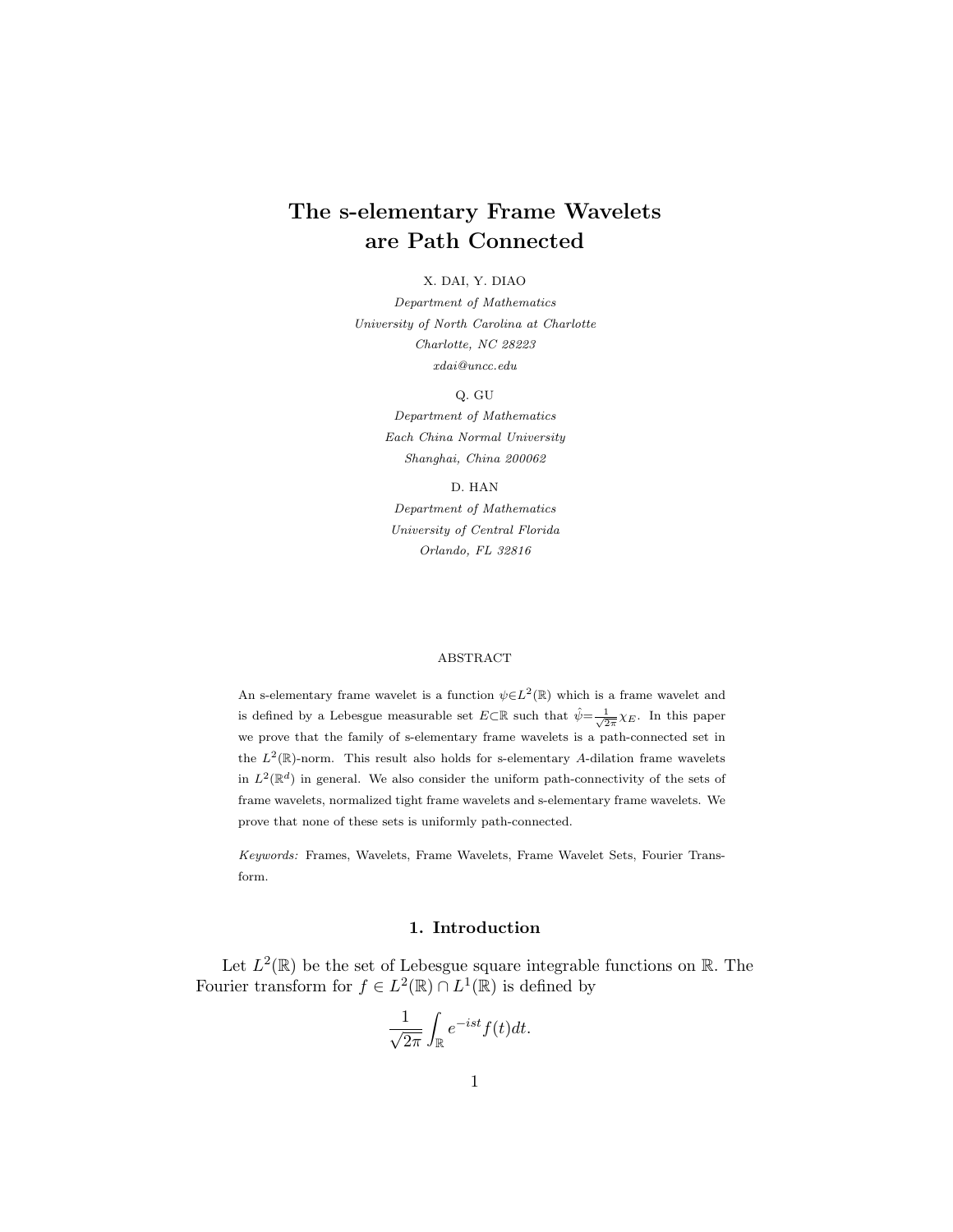This is denoted by  $\mathcal{F}f$  or  $\hat{f}$ . It is known that  $\mathcal F$  can be uniquely extended to a unitary operator on  $L^2(\mathbb{R})$ . Let D and T be the dilation and translation operators on  $L^2(\mathbb{R})$ , namely  $(Df)(x) = \sqrt{2}f(2x)$  and  $(Tf)(x) = f(x-1)$  for any  $f \in L^2(\mathbb{R})$ . We will use  $\widehat{D}, \widehat{T}$  for the product  $\mathcal{F}D\mathcal{F}^{-1}$  and  $\mathcal{F}T\mathcal{F}^{-1}$ . It is known that  $\hat{D} = D^{-1}$  and  $\hat{T}f(t) = e^{-ist}f(t)$  ([3]). A function  $\psi \in L^2(\mathbb{R})$ is called a *frame wavelet* for  $L^2(\mathbb{R})$  if there exist two positive constants  $0 < a \leq b$  such that for any  $f \in L^2(\mathbb{R}),$ 

$$
a||f||^2 \le \sum_{n,\ell \in \mathbb{Z}} |\langle f, D^n T^{\ell} \psi \rangle|^2 \le b||f||^2. \tag{1}
$$

If one can choose  $a = b$  in (1), then  $\psi$  is called a *tight frame wavelet*. Furthermore, if  $a = b = 1$ , then  $\psi$  is called a normalized tight frame wavelet. Let E be a Lebesgue measurable set of finite measure and  $\chi_E$  be the corresponding characteristic function. If the function  $\psi_E \in L^2(\mathbb{R})$  defined by  $\widehat{\psi_E} = \frac{1}{\sqrt{2}}$  $\frac{1}{2\pi}\chi_E$  is a frame wavelet, a tight frame wavelet or a normalized tight frame wavelet for  $L^2(\mathbb{R})$ , then the set E is called a *frame wavelet set*, a tight frame wavelet set or a normalized tight frame wavelet set for  $L^2(\mathbb{R})$ respectively. The corresponding function  $\psi_E$  is called an *s*-elementary, a tight s-elementary or a normalized tight s-elementary frame wavelet. The name *s*-elementary is borrowed from [3, 7], where a wavelet whose Fourier transform is of the form  $\frac{1}{\sqrt{2}}$  $\frac{1}{2\pi}\chi_E$  is called an *s*-elementary wavelet.

The topological property of various families of wavelets is an interesting topic in the study of wavelet theory. In [3], a question about the pathconnectedness of the set of all orthonormal wavelets was raised. In fact, discussions on such issues can be traced a few years back before the publication of [3]. One can ask similar questions on the families of normalized tight frame wavelets and frame wavelets. These turn out to be very hard questions and all remain unsolved at this time. However, it is proved that the family of s-elementary (orthonormal) wavelets is path-connected in [7] and it is later shown that the set of all MRA-wavelets is also path-connected [6,8]. In [2], the authors proved that the set of normalized tight s-elementary frame wavelets is path-connected.

In this paper, we are mainly concerned with the path-connectedness of the set of s-elementary frame wavelets. Showing the path-connectedness of the set of s-elementary frame wavelets can potentially lend a helping hand in proving the path-connectivity of the set of all frame wavelets, since one would only need to show that any frame wavelet is path-connected to an s-elementary frame wavelet. Since the set of normalized tight selementary frame wavelets is path-connected, it seems plausible that the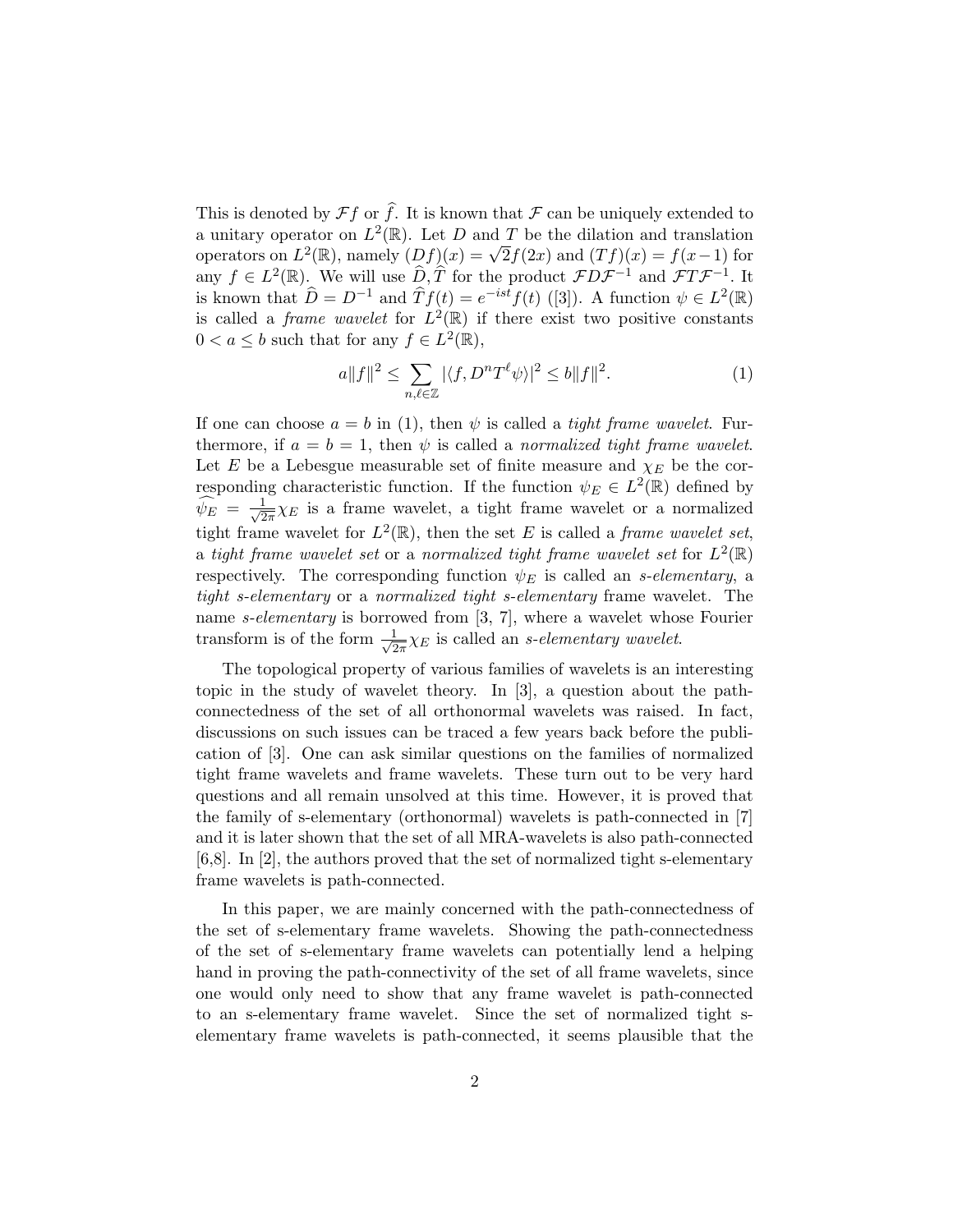set of s-elementary frame wavelets may also be path-connected. However, proving it is not trivial. The reason is that the proof in [2] relies on the characterization of the normalized tight frame wavelet sets (which is given in [1]). Yet, the characterization of frame wavelet sets is still an open question at this time. So, it is somewhat surprising that we are able to use the partial results about frame wavelet sets developed in [1] to prove that the set of s-elementary frame wavelets is indeed path-connected. This result can be generalized (by using a similar argument and some results from [2]) to s-elementary frame wavelets in higher dimensional cases with arbitrary expansive matrix dilations. This is done in Section 3. In the last section, we discuss the uniform path-connectivity of the sets of frame wavelets, normalized tight frame wavelets and s-elementary frame wavelets. We prove that none of these sets is uniformly path-connected.

#### 2. Basic Concepts and Lemmas

Throughout this paper, we only deal with subsets of  $\mathbb R$  that are Lebesgue measurable. Thus, in all lemmas and theorems, it is understood that all sets involved are Lebesgue measurable. Most definitions and the proofs of the lemmas in this section can be found in [1] and [2]. Please refer to these two papers for the details.

Let E be a Lebesgue measurable set in R. A point  $x \in E$  is said to have a dilation index  $\delta_E(x) = k$  if there are exactly k points in the set  $E \cap (\bigcup_{n \in \mathbb{Z}} 2^n x)$ . For each fixed natural number k, the set  $E(\delta, k) = \{x \in$  $E : \delta_E(x) = k$  is Lebesgue measurable. Furthermore, each  $E(\delta, k)$  is a disjoint union of k measurable sets  $\{E^j(\delta, k) : 1 \leq j \leq k\}$  such that  $\delta_{E^j(\delta,k)}(x) = 1$  for each point  $x \in E^j(\delta, k)$ . Similarly a point  $x \in E$  is said to have a  $2\pi$ -translation index  $\tau_E(x) = k$  if there are exactly k points in the set  $E \cap (\cup_{n \in \mathbb{Z}} (2\pi n + x))$ . For each fixed natural number k, the set  $E(\tau, k) = \{x \in E : \tau_E(x) = k\}$  is Lebesgue measurable and is a disjoint union of k measurable sets  $\{E^j(\tau, k) : 1 \le j \le k\}$  such that  $\tau_{E^j(\tau, k)}(x) = 1$ for each point  $x \in E^j(\tau, k)$ . If there is a number M such that  $E(\delta, k)$  and  $E(\tau, k)$  are null sets for all  $k > M$ , the set E is called a *basic set*.

Assume further that E is of finite measure. For any  $f \in L^2(\mathbb{R})$ . Define:

$$
(H_E f)(s) = \sum_{n,\ell \in \mathbb{Z}} \langle f, \widehat{D}^n \widehat{T}^\ell \frac{1}{\sqrt{2\pi}} \chi_E \rangle \widehat{D}^n \widehat{T}^\ell \frac{1}{\sqrt{2\pi}} \chi_E(s).
$$
 (2)

A set E is called a Bessel set if  $H_E f$  converges in norm unconditionally for each  $f \in L^2(\mathbb{R})$  and  $\langle H_E f, f \rangle \leq B \|f\|^2$  for some constant  $B > 0$ . Theorem 1 of [1] implies the following lemma.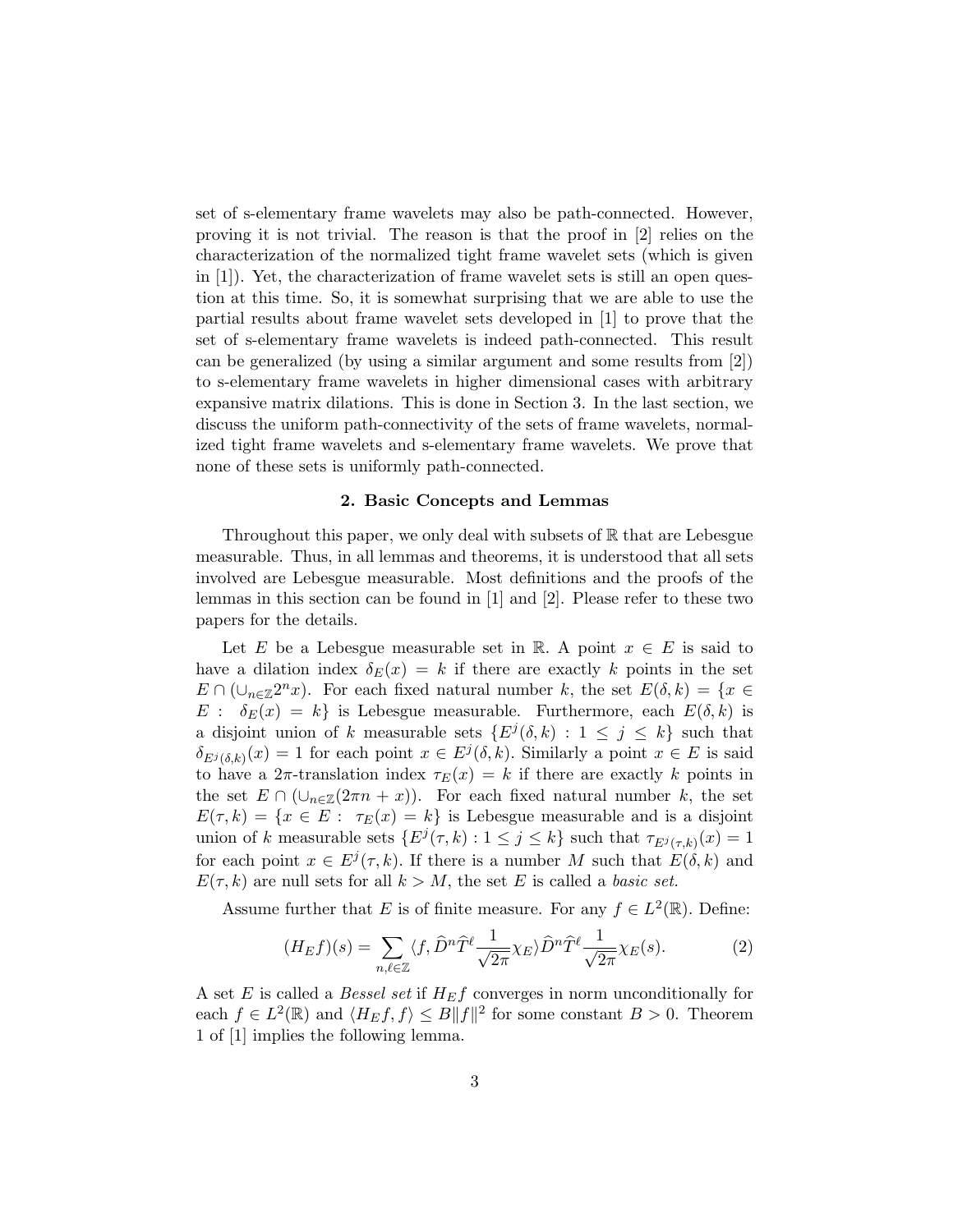**Lemma 1** A set  $E$  is Bessel if and only if it is a basic set. Moreover, if  $\mu(E(\delta,m)) = \mu(E(\tau,m)) = 0$  for all  $m > M$  (where  $\mu$  is the Lebesgue measure), then  $\langle H_E f, f \rangle \leq M^{5/2} ||f||^2$  for any  $f \in L^2(\mathbb{R})$ .

On the other hand, the same argument used in the proof of Theorem 2 in [1] leads us to the following lemma.

**Lemma 2** Let E be a basic set. Assume that  $\Omega = \bigcup_{k \in \mathbb{Z}} 2^k E(\tau, 1) = \bigcup_{k \in \mathbb{Z}} 2^k E$ . Then

$$
\langle H_E f, f \rangle \ge ||f||^2, \forall f \in L^2(\mathbb{R}), \text{supp}(f) \subset \Omega.
$$

Lemma 3 below is obtained by using Lemma 1 and Lemma 2.

**Lemma 3** Let E be a basic set and  $E(\tau, m) = E(\delta, m) = \emptyset, \forall m > M$ . Let F be a measurable set such that  $E \subset \bigcup_{k \in \mathbb{Z}} 2^k F$  and  $F = F(\tau, 1)$ . Then

$$
\langle H_E f, f \rangle \le M^{5/2} \langle H_F f, f \rangle, \quad \forall f \in L^2(\mathbb{R}).
$$

**Proof.** Define  $\Omega = \bigcup_{k \in \mathbb{Z}} 2^k F$  and  $\Omega_1 = \mathbb{R} \setminus \Omega$ . Let  $f \in L^2(\mathbb{R})$ . Denote  $f_1 = f\chi_{\Omega}$  and  $f_2 = f\chi_{\Omega_1}$ . Then we have  $H_E f_2 = H_F f_2 = 0$  and  $\langle H_E f_1, f_2 \rangle =$  $\langle H_F f_1, f_2 \rangle = 0$ . Hence  $\langle H_E f, f \rangle = \langle H_E f_1, f_1 \rangle \leq M^{5/2} ||f_1||^2$  by Lemma 1 and  $\langle H_F f, f \rangle = \langle H_F f_1, f_1 \rangle \ge ||f_1||^2$  by Lemma 2. The result follows.

For any  $E \subset \mathbb{R}$ , let  $\tau(E) = \bigcup_{\mathbb{Z}} (E + 2k\pi)$ . Be careful not to confuse  $\tau(E)$ with  $\tau_E(x)$ , the translation index of x in E. We say that two sets E and F are  $2\pi$ -translation disjoint if  $\tau(E) \cap \tau(F) = \emptyset$ . The following lemma is obtained from Lemma 5 of [1].

**Lemma 4** . If E and F are  $2\pi$ -translation disjoint basic sets, then

$$
H_{E\cup F}f = H_Ef + H_Ff, \forall f \in L^2(\mathbb{R}).
$$

It is well-known that if  $\psi = \psi_E$ , then (1) is equivalent to

$$
a||f||^2 \le \sum_{n,\ell \in \mathbb{Z}} |\langle f, \widehat{D}^n \widehat{T}^\ell \frac{1}{\sqrt{2\pi}} \chi_E \rangle|^2 \le b||f||^2. \tag{3}
$$

Combining this with (2), we get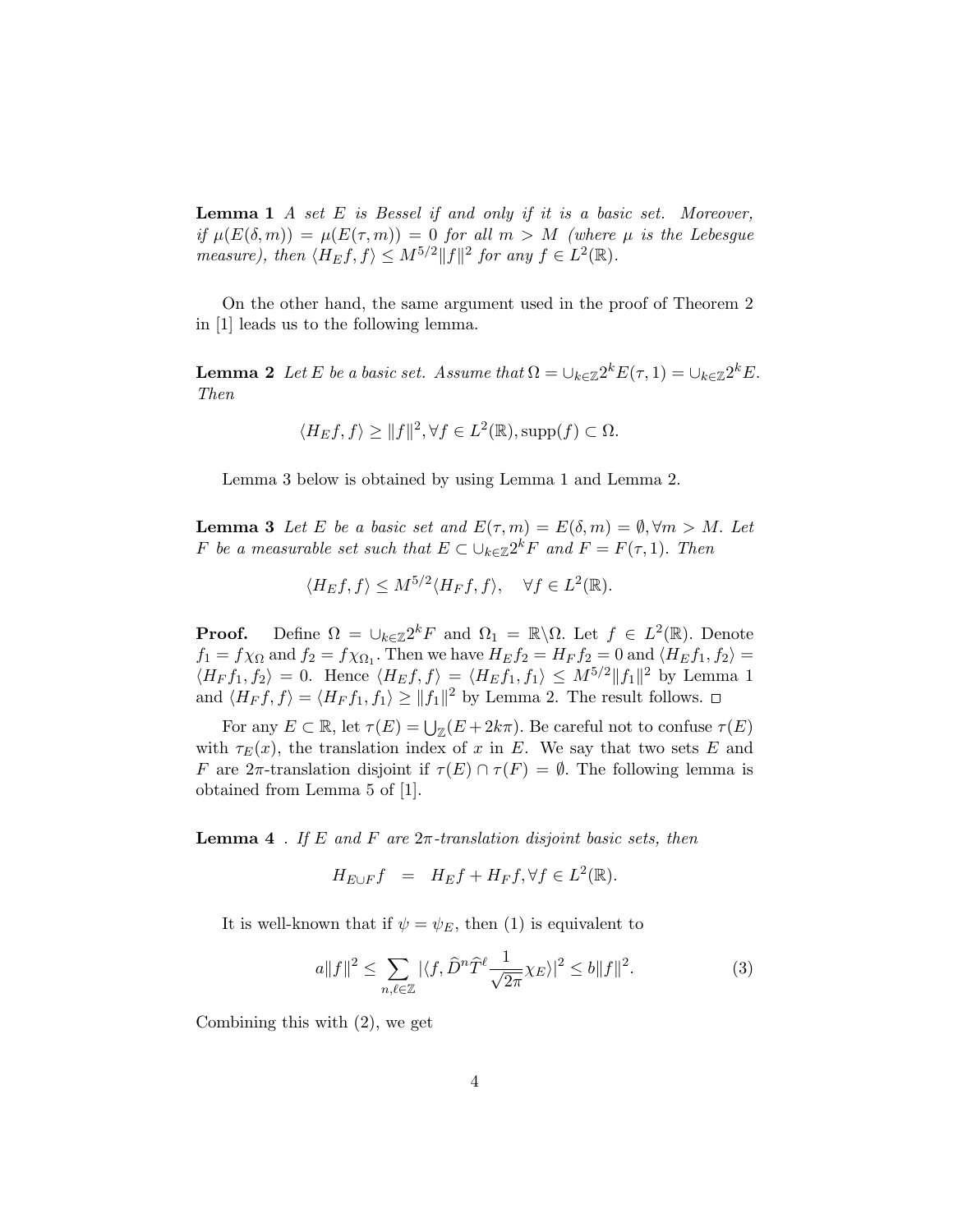**Lemma 5** . For  $\psi = \psi_E$ , (1) is equivalent to

$$
a||f||^2 \le \langle H_E f, f \rangle \le b||f||^2, \quad \forall f \in L^2(\mathbb{R}).\tag{4}
$$

Finally, we will need the following lemma in proving our main theorem in the next section. This lemma is the one dimensional case of Theorem 4 in [2].

Lemma 6 The family of normalized tight s-elementary frame wavelets is path-connected under the  $L^2(\mathbb{R})$  norm.

### 3. The Main Theorem and its Proof

In this section we prove our main result.

**Theorem 1** . The family of s-elementary frame wavelets is path-connected under the  $L^2(\mathbb{R})$  norm.

**Proof.** We will prove that for a given frame wavelet set  $E$ , there is a continuous path of the form  $\chi_{W_t}$  connecting  $\chi_E$  to  $\chi_F$ , where each  $W_t$  is a frame wavelet set and  $F$  is a normalized tight frame set. This implies that each s-elementary frame wavelet is connected by a continuous path (of s-elementary frame wavelets) to a normalized tight s-elementary frame wavelet. This in turn implies the theorem by Lemma 6.

Let E be a frame wavelet set and  $\psi_E$  be the corresponding s-elementary frame wavelet. E is a Bessel set hence a basic set by Lemma 1. So there is a number M such that  $E(\tau, m) = E(\delta, m) = \emptyset$ ,  $\forall m > M$ . Thus we can choose  $B = M^{5/2}$  in (1) by Lemma 1. Let  $a > 0$  be the lower frame bound of  $\psi_E$ . We have  $a||f||^2 \le \langle H_E f, f \rangle \le M^{5/2} ||f||^2$  for all  $f \in L^2(\mathbb{R})$  by Lemma 5. Let  $m_0$  be a positive integer large enough so that  $M/2^{m_0} < 1/4$ . Let

$$
F = [-\frac{2\pi}{2^{m_0+1}}, -\frac{\pi}{2^{m_0+1}}) \cup [\frac{\pi}{2^{m_0+1}}, \frac{2\pi}{2^{m_0+1}}).
$$

By Corollary 3 of [1], the set  $F$  is a normalized tight frame set. It is left to the reader to verify that  $E \cup F$  is a basic set and every measurable subset of  $E \cup F$  is a basic set.

For any  $s \in E$ , there is a unique integer  $k(s)$  such that  $s/2^{k(s)} \in F$ . Thus  $h(s) = s/2^{k(s)}$  defines a mapping from E to F. We leave it to our reader to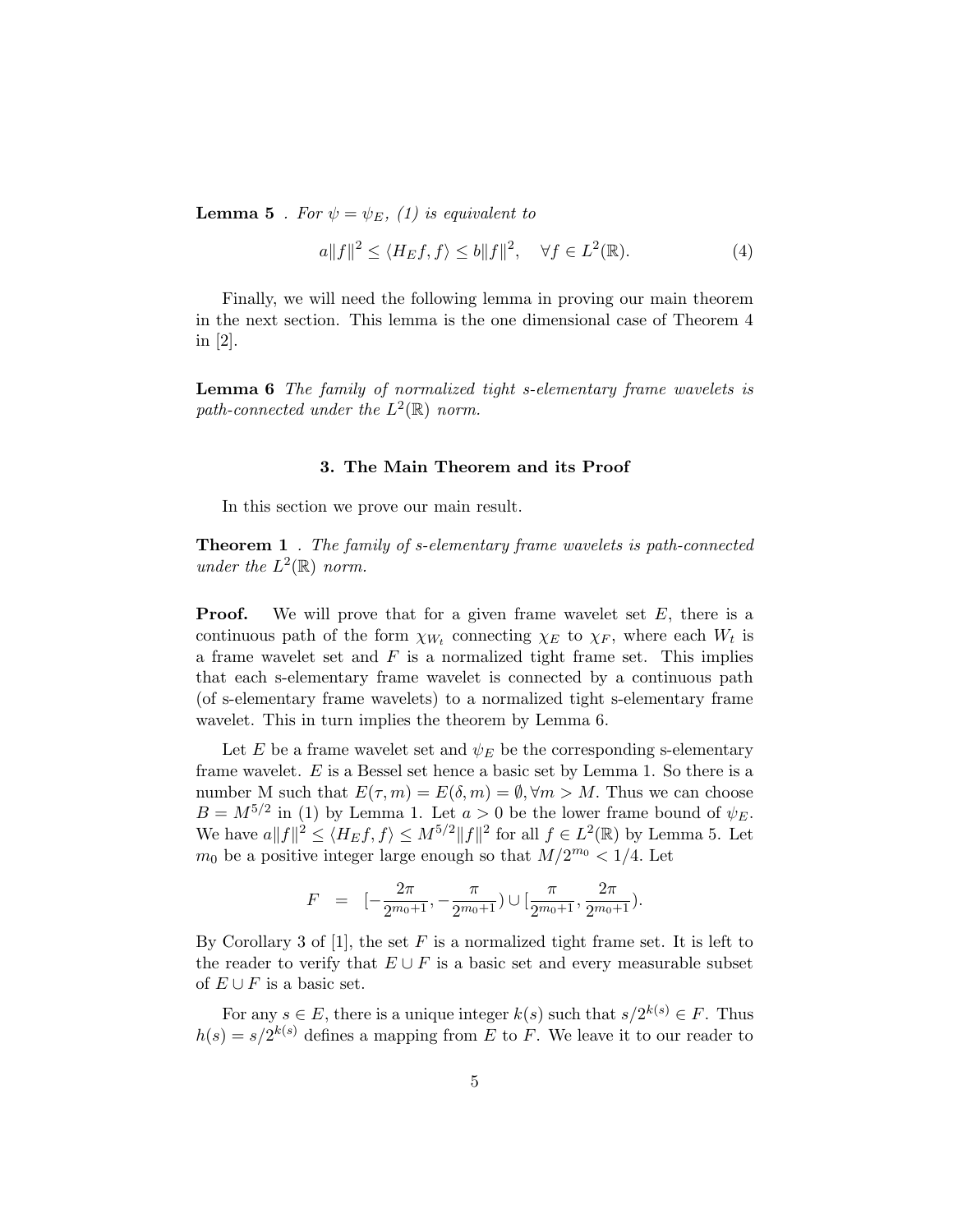prove that the image of each measurable subset in  $E$  under  $h$  is measurable. Furthermore, if E' is a subset of  $E \cap \mathbb{R} \setminus [-\pi, \pi]$ , then  $\mu(h(E')) < \frac{1}{2^{m_0+1}} \mu(E')$ . Define

$$
F_t^0 = [-\frac{2\pi}{2^{m_0+1}}, -\frac{(2-t)\pi}{2^{m_0+1}}] \cup [\frac{\pi}{2^{m_0+1}}, \frac{(1+t)\pi}{2^{m_0+1}}]
$$
  
\n
$$
F_t^1 = h(\tau(F_t^0) \cap (E \setminus F_t^0)),
$$
  
\n
$$
F_t^2 = h(\tau(F_t^1) \cap (E \setminus F_t^1)),
$$
  
\n...  
\n
$$
F_t^n = h(\tau(F_t^{n-1}) \cap (E \setminus F_t^{n-1})),
$$
  
\n...  
\n
$$
F_t = \bigcup_{k \ge 0} F_t^k, t \in [0, 1].
$$

Notice that the set  $F_t$  is a measurable subset of  $E \cup F$ , hence it is a basic set. Let  $E_t = \tau(F_t) \cap E$ . It is clear that any point in  $\tau(E_t)$  must be in  $\tau(F_t)$ hence cannot be in  $\tau(E \backslash E_t)$ . So the sets  $E_t$  and  $E \backslash E_t$  are  $2\pi$ -translation disjoint. By Lemma 4 we have

$$
H_E f = H_{E_t} f + H_{E \setminus E_t} f.
$$

Hence

$$
\langle H_E f, f \rangle = \langle H_{E_t} f, f \rangle + \langle H_{E \setminus E_t} f, f \rangle \ge a \|f\|^2. \tag{5}
$$

Similarly,

$$
H_{F_t \cup (E \setminus E_t)} f = H_{F_t} f + H_{E \setminus E_t} f
$$

since  $F_t$  and  $E\setminus E_t$  are also  $2\pi$ -translation disjoint. It follows that

$$
\langle H_{F_t \cup (E \setminus E_t)} f, f \rangle = \langle H_{F_t} f, f \rangle + \langle H_{E \setminus E_t} f, f \rangle. \tag{6}
$$

Notice that  $F_t = F_t(\tau, 1)$  since  $F_t \subset F$  and  $F = F(\tau, 1)$ . Let  $x \in$  $E_t = E \cap \tau(F_t)$ . If  $x \notin F_t$ , then  $x \in \tau(F_t^n) \cup (E \backslash F_t^n)$  for some  $n \geq 0$ . So  $h(x) \in F_t^{n+1} \subset F_t$ . Hence we have

$$
E_t \subset \bigcup_{k \in \mathbb{Z}} 2^k F_t. \tag{7}
$$

By Lemma 3 we have

$$
\langle H_{F_t}f, f \rangle \geq M^{-\frac{5}{2}} \langle H_{E_t}f, f \rangle. \tag{8}
$$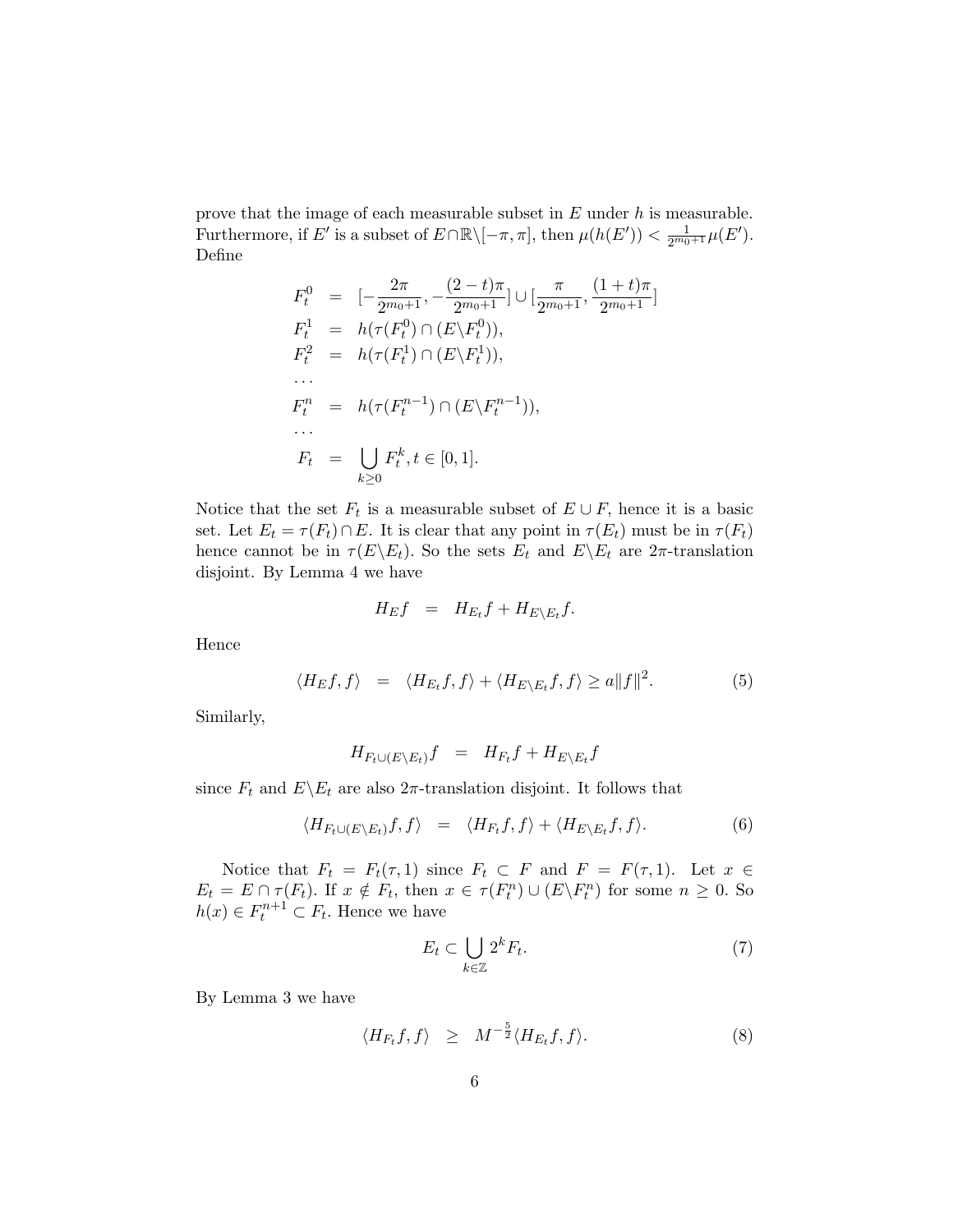Now define  $W_t = F_t \cup (E \backslash E_t)$ . Since  $W_t \subset F \cup E$ , it is a basic set. By Lemma 1, there is a positive number  $B$  (independent of  $t$ ) such that

$$
\langle H_{W_t}f, f \rangle \le B \|f\|^2, \quad \forall f \in L^2(\mathbb{R}). \tag{9}
$$

On the other hand, (5), (6) and (8) imply that

$$
\langle H_{W_t}f, f \rangle = \langle H_{F_t}f, f \rangle + \langle H_{E \setminus E_t}f, f \rangle
$$
  
\n
$$
\geq M^{-\frac{5}{2}} \langle H_{E_t}f, f \rangle + \langle H_{E \setminus E_t}f, f \rangle
$$
  
\n
$$
> M^{-\frac{5}{2}} (\langle H_{E_t}f, f \rangle + \langle H_{E \setminus E_t}f, f \rangle)
$$
  
\n
$$
\geq aM^{-\frac{5}{2}} \|f\|^2.
$$

Therefore,  $W_t$  is a frame wavelet set for each  $t \in [0,1]$ . It is easy to verify that  $W_0 = E$  and  $W_1 = F$ .

To complete the proof of Theorem 1 we need to show that the mapping  $t \to \chi_{W_t}$  is continuous in norm. We will achieve this in a few steps.

**Step 1:** We first show that the mapping  $t \to \chi_{F_t}$  is continuous in norm. For  $0 \le t \le 1$ , we have  $\mu(F_t^0) \le \pi/2^{m_0}$ . By the property of E, for a point  $s \in F_t^0$ , the set  $\{s + 2k\pi : k \in \mathbb{Z}\} \cap E$  has at most M points. This implies that

$$
\mu(\tau(F_t^0) \cap (E \backslash F_t^0)) \leq M\mu(F_t^0). \tag{10}
$$

Since  $\tau(F_t^0) \cap (E \backslash F_t^0) \subset \mathbb{R} \backslash [-\pi, \pi]$ , it follows from (10) that

$$
\mu(F_t^1) \leq \frac{1}{2^{m_0+1}} \mu(\tau(F_t^0) \cap (E \backslash F_t^0))
$$
  
 
$$
\leq \frac{M}{2^{m_0+1}} \mu(F_t^0) \leq \frac{1}{4} \mu(F_t^0).
$$

By induction, we have

$$
\mu(F_t^n) \le \frac{M}{2^{m_0+1}} \mu(F_t^{n-1}) \le \frac{1}{4^n} \mu(F_t^0).
$$

Therefore, the convergence of  $\chi_{\bigcup_{0\leq k\leq n}F_t^k}$  to  $\chi_{F_t}$  is uniform with respect to  $t \in [0,1]$  hence it suffices to prove that the mapping  $t \to \chi_{F_t^n}$  is continuous in norm for each *n*. We prove this by induction. Clearly, the mapping  $t \to \chi_{F_t^0}$ is continuous. Assume that it is true for *n*. We will show that it is true for  $n + 1$ . For this purpose, we write  $K\Delta L = (K\backslash L) \cup (L\backslash K)$  for any sets K and L, and let  $D_t^n = \tau(F_t^n) \cap (E \backslash F_t^n)$ . For any  $t, t' \in [0, 1]$ , we claim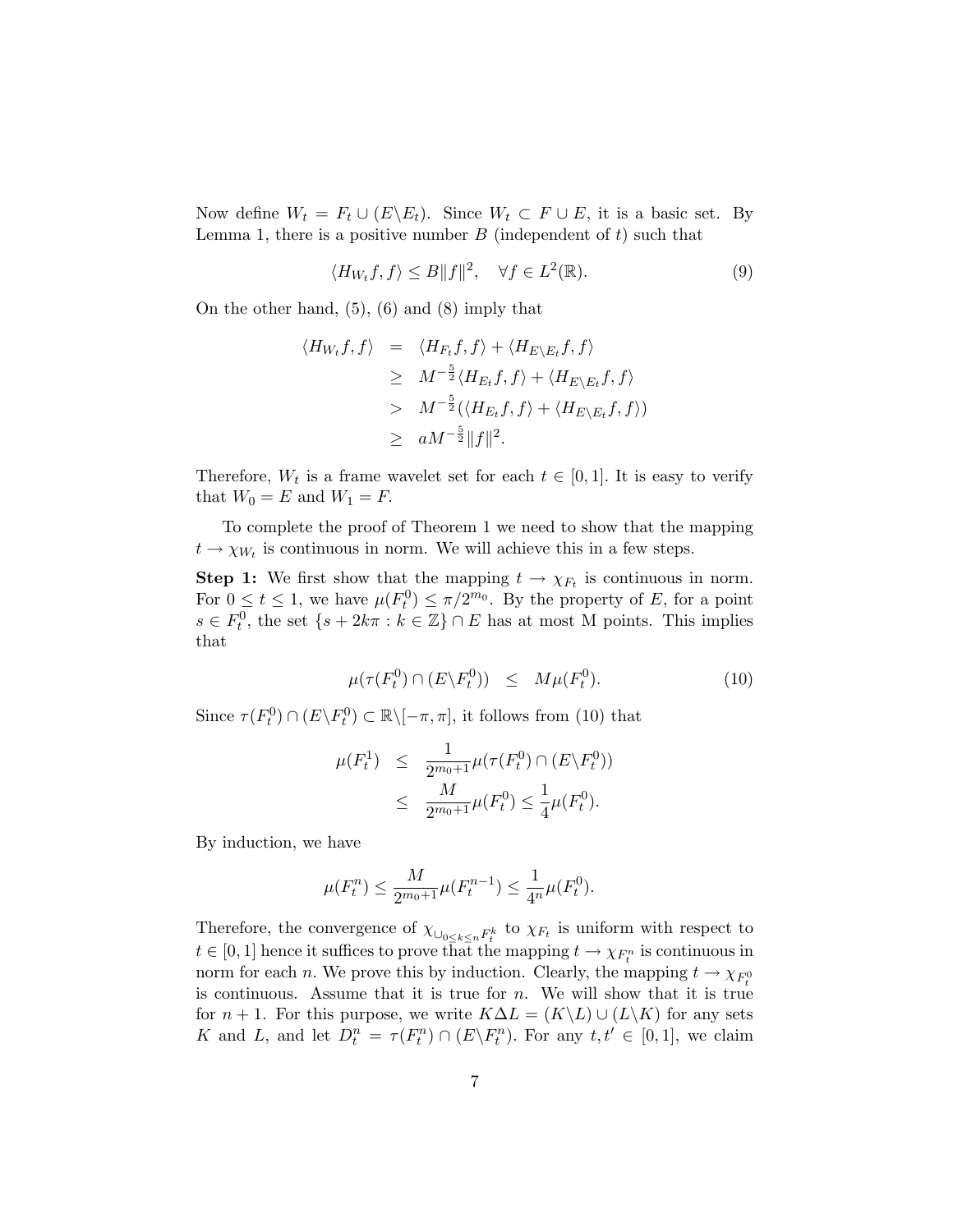that  $D_t^n \Delta D_{t'}^n \subset \tau(F_t^n \Delta F_{t'}^n) \cap E$ . Let  $s \in D_t^n \Delta D_{t'}^n$ . We can assume that  $s \in D_t^n \backslash D_{t'}^n$ . Then there is an integer k such that  $s + 2k\pi \in F_t^n$ . However  $s \notin F_t^n$ . It follows that  $k \neq 0$ . Thus  $s \notin F_{t'}^n$ , for otherwise we would have both s and  $s + 2k\pi \in F_{t'}^n \cup F_t^n \subset F \subset [-\pi, \pi)$  which is impossible since  $k \neq 0$ . Therefore  $s \in E \backslash F_{t'}^n$ . Since  $s \notin D_{t'}^n = \tau(F_{t'}^n) \cap (E \backslash F_{t'}^n)$ , it follows that  $s \notin \tau(F_{t'}^n)$ . Hence  $s + 2k\pi \in F_t^n \Delta F_{t'}^n$  and therefore  $s \in \tau(F_t^n \Delta F_{t'}^n) \cap E$ , as expected.

We now have

$$
F_t^{n+1} \Delta F_{t'}^{n+1} \subset h(D_t^n \Delta D_{t'}^n) \subset h(\tau(F_t^n \Delta F_{t'}^n) \cap E). \tag{11}
$$

Therefore,

$$
\mu(F_t^{n+1} \Delta F_{t'}^{n+1}) \leq \mu(h((F_t^n \Delta F_{t'}^n)^+ \cap E))
$$
  

$$
\leq \frac{M}{2^{m_0+1}} \mu(F_t^n \Delta F_{t'}^n).
$$
 (12)

(12) implies that the mapping  $t \to \chi_{F_{\underline{t}}^{n+1}}$  is continuous since the mapping  $t \to \chi_{F_t^n}$  is. This completes the proof that the mapping  $t \to \chi_{F_t^n}$  is continuous in norm for all *n*. Hence the mapping  $t \to \chi_{F_t}$  is continuous, as claimed.

**Step 2:** We now show that the mapping  $t \to \chi_{E_t}$  is also continuous. In fact, this follows from the inclusion  $E_t \Delta E_{t'} \subset \tau(F_t \Delta F_{t'}) \cap E$ , which implies that

$$
\mu(E_t \Delta E_{t'}) \leq \mu(\tau(F_t \Delta F_{t'}) \cap E) \leq M \mu(F_t \Delta F_{t'}).
$$

**Step 3:** Finally, the continuity of  $t \to \chi_{W_t}$  follows from the continuity of the mappings  $t \to \chi_{F_t}$  and  $t \to \chi_{E \setminus E_t}$  and the fact that  $F_t \cap (E \setminus E_t) = \emptyset$ . This completes our proof of Theorem 1.  $\Box$ 

In [1], it is shown that the frame bound of an s-elementary tight frame wavelet is a positive integer. If we use  $S_f$  to denote the set of all s-elementary frame wavelets,  $S_f(j)$  to denote the set of all s-elementary tight frame wavelets of frame bound  $j \geq 1$  (so  $S_f(1)$  is the set of all s-elementary normalized tight frame wavelets), then it is not hard to see that  $S_f(j)$  and  $S_f(k)$ are not path-connected in the set of all s-elementary tight frame wavelets if  $j \neq k$ . For  $j \neq 1$ , it remains unclear whether  $S_f(j)$  is path-connected. This situation is illustrated in the following figure.

We now point out that Theorem 1 is also valid for higher dimensional cases. Let A be a  $d \times d$  matrix *expansive* matrix, that is, all eigenvalues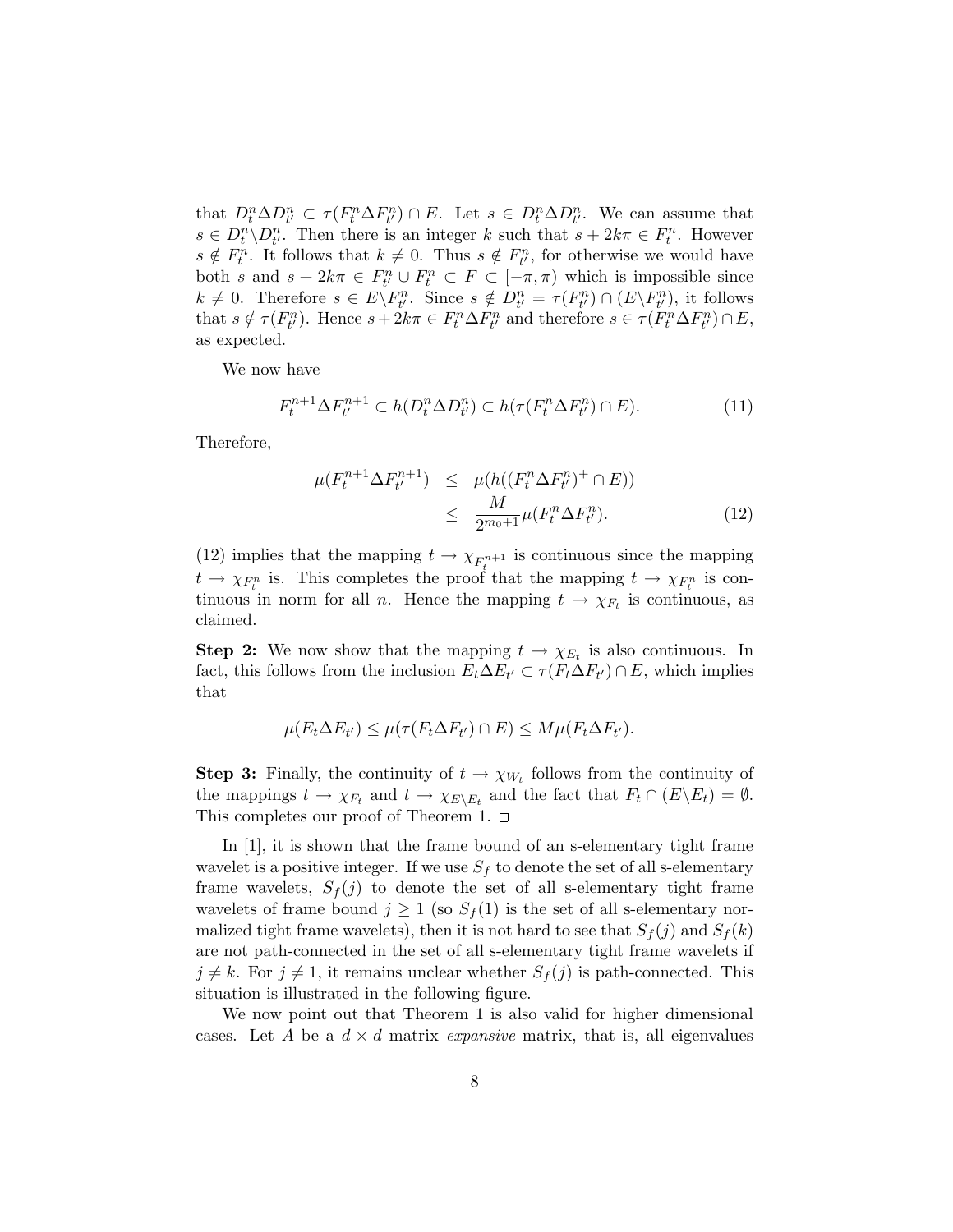

Figure 1: The illustration of the path-connectedness of s-elementary frame wavelets.

of  $A$  have norm greater than 1. Let  $D_A$  be the unitary operator defined by  $D_A f(s) = |\det A|^{\frac{1}{2}} f(As)$  and  $T_\ell$  be the unitary operator defined by  $T_{\ell}f(s) = f(s - \ell)$ , where  $f \in L^2(\mathbb{R}^d)$  and  $\ell \in \mathbb{Z}^d$ . A function  $\psi \in L^2(\mathbb{R}^d)$ is called an A-dilation frame wavelet for  $L^2(\mathbb{R}^d)$  if there exist two positive constants  $0 < a \leq b$  such that for any  $f \in L^2(\mathbb{R}^d)$ ,

$$
a||f||^2 \le \sum_{n \in \mathbb{Z}, \ell \in \mathbb{Z}^d} |\langle f, D_A^n T^\ell \psi \rangle|^2 \le b||f||^2. \tag{13}
$$

The Fourier-Plancherel transform  $\mathcal F$  on  $L^2(\mathbb{R}^d)$  is a unitary operator such that for  $f \in L^2(\mathbb{R}^d) \cap L^1(\mathbb{R}^d)$ ,

$$
(\mathcal{F}f)(s) = \frac{1}{(2\pi)^{d/2}} \int_{\mathbb{R}^d} e^{-i(s\circ t)} f(t) dm,
$$

where  $s \circ t$  denotes the real inner product. If the function  $\psi_E \in L^2(\mathbb{R}^d)$ defined by  $\widehat{\psi} = \frac{1}{\sqrt{2}}$  $\frac{1}{2\pi}\chi_E$  for some measurable set E in  $\mathbb{R}^d$  is a frame wavelet for  $L^2(\mathbb{R}^d)$ , then the function  $\psi_E$  is called an *s*-elementary *A*-dilation frame wavelet. We have

Theorem 2 The family of s-elementary A-dilation frame wavelets is pathconnected in  $L^2(\mathbb{R}^d)$  norm.

## 4. Local Commutant and Uniform Connectivity

Let  $\psi$  be a fixed orthonormal wavelet. The local commutant [3] at  $\psi$  is the set:

$$
C_{\psi}(D,T) = \{ A \in B(L^{2}(\mathbb{R})) : AD^{n}T^{m}\psi = D^{n}T^{m}A\psi \}.
$$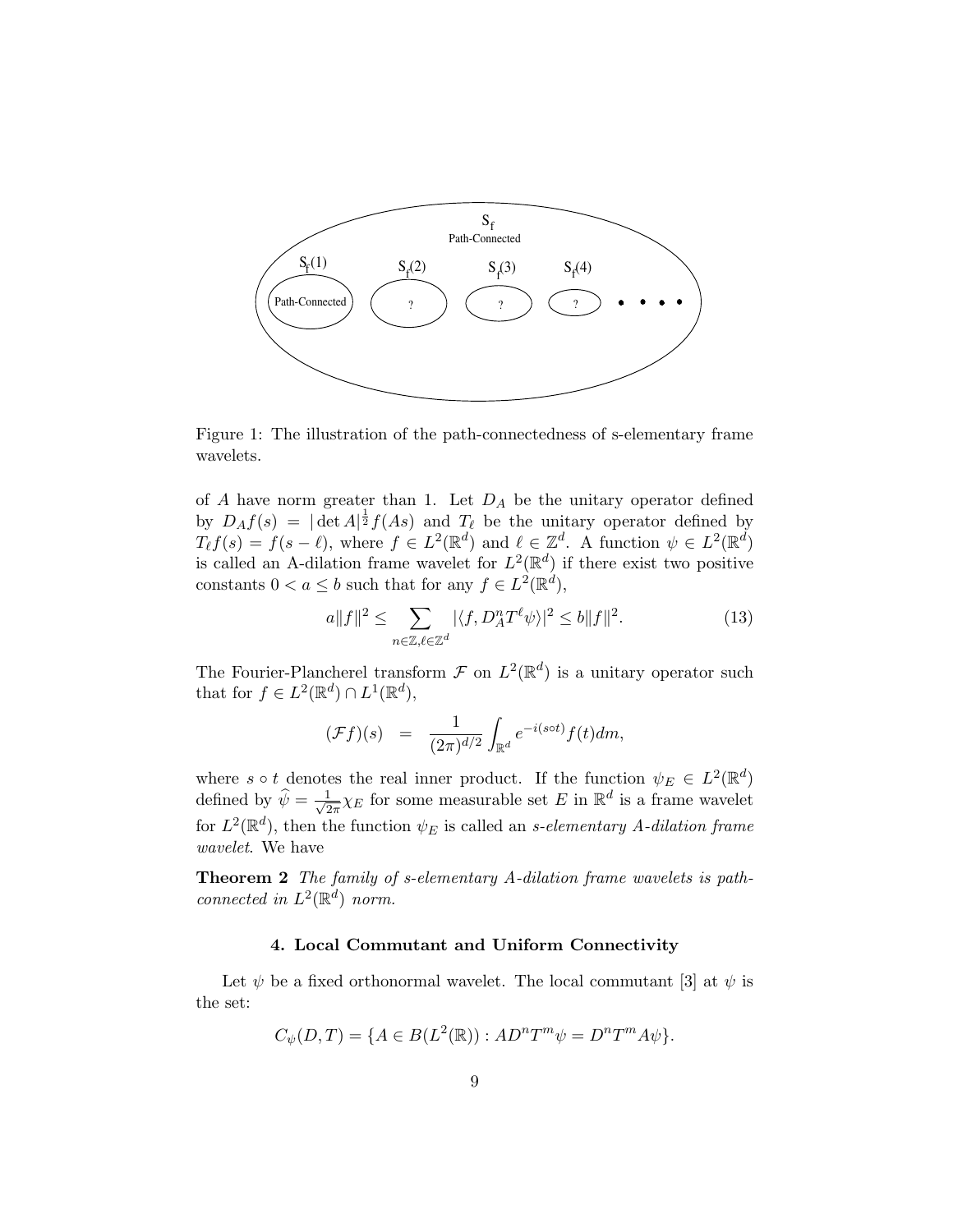For each frame wavelet  $\eta$ , there is a unique operator  $U_{\eta} \in C_{\psi}(D, T)$ such that  $U_{\eta}\psi = \eta$ ,  $U_{\eta}^*$  is injective and has closed range. Moreover,  $\eta$  is an orthonormal wavelet if and only if  $U_{\eta}$  is unitary, while  $\eta$  is a normalized tight frame wavelet if and only if  $U^*_{\eta}$  is an isometry ([5]).

Two frame wavelets  $\eta_0$  and  $\eta_1$  are said to be uniformly path-connected if there is a path of frame wavelets  $\{\eta_t : t \in [0,1]\}$  such that  $U_{\eta_t}$  is a continuous path in the operator norm (and hence  $\{\eta_t : t \in [0,1]\}$  is a continuous path in  $L^2$ -norm). The uniform connectivity for certain classes of wavelets is related to the interpolation theory of wavelets and was investigated in several papers (cf.  $[3], [4]$ ). Since uniform path-connectedness is stronger than the ordinary path-connectedness, it is natural to ask that whether  $S_f$  (or  $S_f(1)$ ) is uniformly path-connected. We will prove that this is not the case. In fact, we will prove that the set of frame wavelets is not uniformly path-connected either. We need the following simple lemma.

**Lemma 7**. Let  $U$  be a unitary operator. If  $V$  is an isometry such that  $||U - V|| < 1$ , then it must be unitary.

**Proof.** Write  $V = U + (V - U) = U(I + U^*(V - U))$ . Since  $||U^*(V - U)|| \le$  $||V-U|| < 1$ , it follows that  $(I+U^*(V-U))$  is invertible. Thus V is invertible and hence it is unitary.  $\square$ 

**Theorem 3**. None of the following sets is uniformly path-connected:

- (i) The set of all frame wavelets;
- $(ii)$  The set of all normalized tight frame wavelets;
- (*iii*) The set of all s-elementary frame wavelets.

Proof. We will only prove that set (i) is not uniformly path-connected. The other two cases are similar. Let  $\eta_0$  be a Riesz wavelet (i.e,  $\{D^nT^\ell\eta : n.\ell \in \mathbb{Z}\}\$ is a Riesz basis for  $L^2(\mathbb{R})$  and  $\eta_1$  be a frame wavelet which is not a Riesz wavelet. We claim that  $\eta_0$  and  $\eta_1$  can never be uniformly path-connected. In fact, if there exist  $\{\eta_t : t \in [0,1]\}$  such that  $\{U_{\eta_t}\}\$ is a continuous path in the operator norm. Write  $U(t) = U_{\eta_t}$  and  $S(t) = U(t)U(t)^*$ . Then it is obvious that  $S(t)$  is also continuous in the operator norm. Since  $\eta_t$  is a frame wavelet, it follows that  $S(t)$  (which is referred as the *frame operator* in the literature, cf.  $[5]$ ) is invertible for all t. By the continuity of the inverse operation, we have that  $S(t)^{-1/2}$  must be continuous. From the polar decomposition of  $U(t)$ , we have that  $V(t) = U(t)^* S(t)^{-1/2}$  is an isometry for each t. Therefore